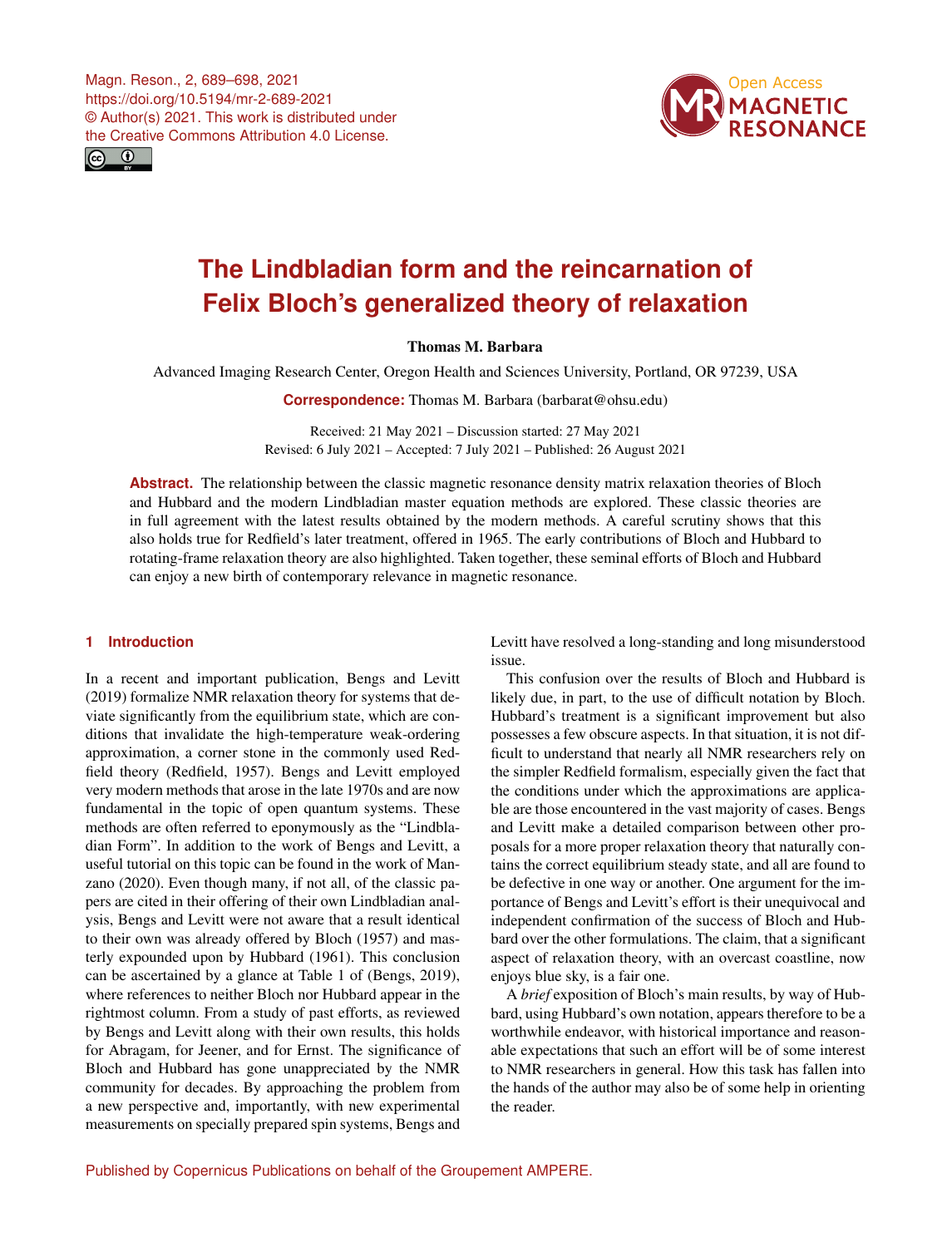The origins reside in the author's thesis work, a part of which involved the problem of anisotropic spin–lattice relaxation measurements for deuterated molecules dissolved in a liquid crystalline matrix. This induced the author to study all the early papers on relaxation theory very carefully. Discovering the significance of Bloch, and the clarity of Hubbard's exposition, left an indelible impression, even though the author happily used the simpler Redfield formalism for the task at hand. The author abandoned the field in 1988 to pursue other interests but always enjoyed reading the current NMR relaxation literature. Twenty-five years later, a coworker gently persuaded the author to work out aspects of relaxation and exchange during adiabatic sweeps (Barbara, 2016). After completing that task, the author reacquainted himself with Bloch and Hubbard in order to understand some lingering details. This effort fully prepared the author to recognize how the work of Bloch and Hubbard tied into, and formed a precedent for, the recent efforts of Bengs and Levitt (2019).

The main goal is then to *go beyond a citation* and demonstrate the equivalence of the major result in Bengs and Levitt to that of Bloch and Hubbard. The significant and original result offered here is in the mathematical analysis required to reveal the equivalent success of Bloch and Hubbard towards the problem confronted and solved by Bengs and Levitt by their use of Lindbladian methods. The effort is not trivial, and it requires a careful study of Hubbard's notation and the development of symmetry properties that Hubbard does not provide. Furthermore, Hubbard offers expressions that in some ways are superior to the "fully reduced" Lindbladian form, as will be discussed in Sect. 3. In the conclusion section, the relation of these aspects of relaxation theory to later work by Redfield is commented on.

A discussion of the Lindbladian form is presented beforehand, from a simple and very direct approach which possesses useful didactics, thereby allowing non-experts to appreciate the essence of the formalism without going into a full review of the mathematical details involved in a rigorous proof. Since the Lindbladian approach is rather new to the NMR literature, it can be helpful to have a more facile presentation. Those readers interested in more details can find valuable sources in Bengs and Levitt (2019), Manzano (2020), and Gyamfi (2020).

In addition to the Lindbladian form of Bloch's generalized theory of relaxation, we take advantage of the opportunity to highlight Bloch's and Hubbard's early, and also largely unrecognized, contributions to the dynamics of spin locking and rotating-frame relaxation. Together these aspects form a basis for a renewed interest or, at the very least, a new and greater appreciation of these classic publications.

#### **2 A guide to Lindblad**

The original publications on the Lindbladian form are of a very mathematical flavor, both for the case of finite dimensions (Gorini et al., 1976) as well as for a general Hilbert space (Lindblad, 1976). Because of these combined efforts, the Lindbladian form is also often referred to as the GKSL equation (Gorini–Kossakowski–Sudarshan– Lindblad). For finite dimensional problems, as is pertinent to NMR applications, it is possible to offer a straightforward method of construction that is reasonably motivated and which uses elementary operator algebra. What follows below is very much ex post facto, and it was developed by the author after reading Bengs and Levitt (2019). It is not without precedent however. In an interesting historical overview of the Lindbladian form (Chruscinski and Pascazio, 2017), one can find examples of nearly identical approaches and even a very early use of the Lindbladian form by Landau in 1927. For a very readable tutorial and overview, Manzano and Gyamfi are recommended. For strictly mathematical proofs on the semi-group, Gorini (1976) and Lindblad (1976) should be consulted. The reader should not interpret what follows as a replacement of the rigorous mathematical proofs of the semi-group. The key to the approach is in the importance of matrix factoring. Indeed, matrix factoring in terms of Kronecker products is an essential ingredient in the mathematical proofs, but its role is not often explicitly highlighted in the manner given here. Matrix products also arise in a straightforward manner when relaxation theory is approached by way of weak coupling perturbation theory for the spin system and the bath, so in this case the spin matrices are already factored. Along the way, the simplest Lindbladian, i.e., the one used for exchange in NMR and which involves the factoring of the identity operator, is presented.

As an ansatz, one can start from a *generalized* "state vector" dynamics, governed by a general complex operator M

$$
\dot{c}_i = \sum_j M_{ij} c_j. \tag{1}
$$

In Eq.  $(1)$ , M generalizes what is usually the Hamiltonian, so the equation, in a purely analogous manner, represents a type of "time-dependent Schrodinger equation" for a finite number of states. From the vector components  $c_i$ , we construct a Hermitian rank-one "density operator" with elements

$$
\varrho_{ij} = c_i c_j^*.
$$

The square of all rank-one operators are proportional to themselves,  $\rho^2 = \alpha \varrho$ , so in this case  $\alpha = \sum c_i c_i^*$ . However, keep in mind that the converse does not hold true. The terminology of "rank" has a number of variants, and in this section we adopt the usage common in the theory of linear vector spaces (Halmos, 1958).

The terms "state vector" and "density operator" have been placed in quotation marks to emphasize their heuristic labels at this early stage of the construction. The dynamics of this "density operator" are given by

$$
\dot{\varrho} = M\varrho + \varrho M^{\dagger}.
$$
\n(3)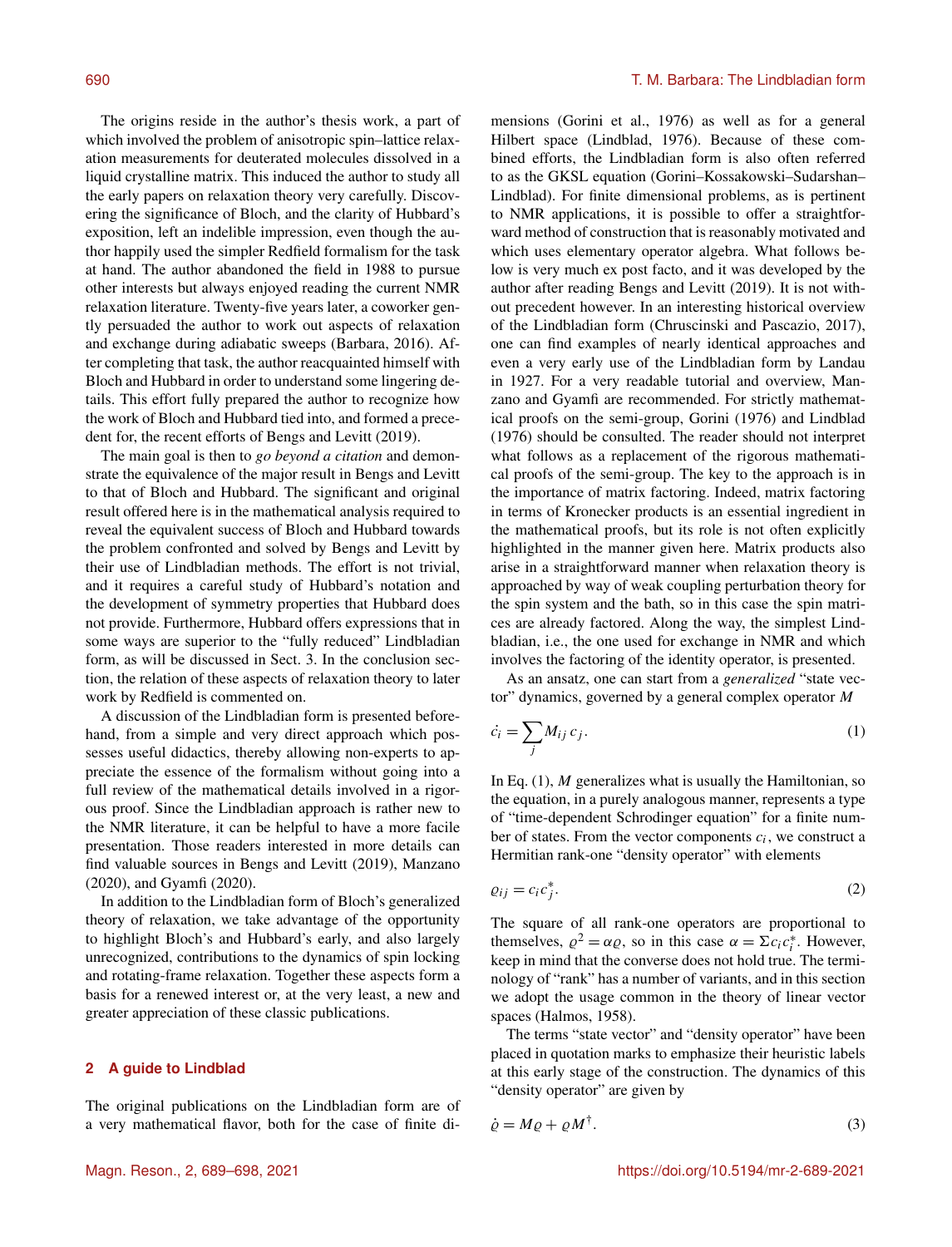## T. M. Barbara: The Lindbladian form 691

The solution to Eq. (3) can be expressed as

$$
\varrho(t) = \Upsilon(t)\varrho(0)\Upsilon(t)^{\dagger}; \dot{\Upsilon}(t) = M\Upsilon(t); \Upsilon(0) = 1.
$$
 (4)

Of course,  $\Upsilon(t)$  is not unitary since M is not necessarily skew Hermitian. After some type of ensemble averaging, the "density operator" will *no longer be rank one* and will take on the character of a general Hermitian operator. This construction is a simple adaptation of the procedure delineated by Landau and Lifschitz (Landau and Lifschitz, 1977). Conservation of probability  $Tr(\dot{\varrho}) = 0$  does not hold for Eq. (3), but we are now just two steps away from rectifying that shortcoming. An application of *Cartesian decomposition* allows any operator to be written in the form

$$
M = -\frac{1}{2}H + A,\tag{5}
$$

where H is Hermitian  $(H = H^{\dagger})$  and A is anti-Hermitian  $(A = -A^{\dagger})$ , which explains why the notation has been used. The reason for the particular numerical factor of  $-1/2$ in front of  $H$  will be revealed below. The dynamics can then be expressed in terms of commutators  $[x, y]$  and anticommutators  $\{x, y\}$ 

$$
\dot{\varrho} = -\frac{1}{2} \{H, \varrho\} + [A, \varrho] \tag{6}
$$

Only the anti-commutator term contributes to  $Tr(\dot{\varrho}) =$  $-Tr(H_\mathcal{Q})$ . If H possesses a non-trivial factoring such that  $H = NN^{\dagger}$ , conservation of probability can be non-trivially restored by adding a term in  $N^{\dagger} \rho N$ , due to the cyclic properties of the trace operation  $Tr(N^{\dagger} \varrho N) = Tr(N N^{\dagger} \varrho)$ . The augmented dynamics are then transformed into the famous Lindbladian form:

$$
\dot{\varrho} = -\frac{1}{2} \left\{ N N^{\dagger}, \varrho \right\} + \left[ A, \varrho \right] + N^{\dagger} \varrho N. \tag{7}
$$

The factoring adopted above is known in the numerical matrix analysis literature as Cholesky decomposition (Press et al., 1992) and is closely related to polar decomposition, where an arbitrary linear transformation can be written as a product of a positive matrix and an isometry (Halmos, 1958). While positive, it may not be completely positive. The condition of complete positivity requires that the Kronecker product of the matrix with the identity matrix of arbitrary dimension will also be positive (Manzano, 2020). This condition has been essential for a strict mathematical proof and also ensures that the density matrix has real, positive eigenvalues. Complete positivity has been critiqued in Pechukas (1994) and Shaji and Sudarshan (2005).

According to Eq. (4), the commutator part *and* the anticommutator part of Eq. (7) can be eliminated from Eq. (7) by the usual method of performing an interaction contact transformation, which then produces a new dynamical equation  $\dot{\varrho}' = kV^{\dagger}(t)\varrho'V(t)$ . The choice of scaling in Eq. (6) is made so that  $k = 1$ . Throughout the steps used to construct Eq. (7), no assumptions regarding the time dependence of the operators are made; therefore, a semi-group structure, where the total propagation must satisfy  $T(t_2 + t_1) = T(t_2)T(t_1)$ , does not constitute an essential requirement in this *construction* of the Lindbladian form. This provides some evidence that the exercise offered above is something more than merely an effort to cut corners.

It is interesting to compare conservation of probability for the density operator,  $Tr\dot{\rho} = 0$ , with that for pure states,  $\frac{d}{dt} \sum c_i c_i^* = 0$ . This is a more strict condition and holds if and only if  $M^{\dagger} = -M$  as is usual for unitary quantum state evolution with conservation of probability where  $\sum c_i c_i^* = 1$ and M can be written as  $i\mathcal{H}$  where  $\mathcal{H}$  is now the Hamiltonian. By incorporating this condition into a higher-dimension structure, we enjoy greater latitude in having Hermiticity and probability conservation along with richer dynamics that can represent relaxation effects.

The anti-Hermitian part of Eq. (5) has a trace-preserving Hamiltonian evolution and can be taken to represent relaxation induced shifts or so-called *dynamic frequency shifts*. These are often small in NMR applications but not exclusively so. A review of these effects in NMR can be found in Weberlow and London (1996), and this aspect will not be pursued further here.

The Lindbladian form is often written as above, but it is important to recognize that it can be expressed in terms of commutators, as was used in the original work by Gorini et al. (1976):

$$
\left[N,\varrho N^{\dagger}\right]+\left[N\varrho,N^{\dagger}\right]=-\left\{N^{\dagger}N,\varrho\right\}+2N\varrho N^{\dagger}.
$$
 (8)

In this equation, the alternative factoring,  $H = N^{\dagger}N$ , has been adopted. If N is normal,  $[N^{\dagger}N] = 0$ , the ordering is not important, and in this case, the identity, which corresponds to an infinite temperature limit to within a scalar factor, is a steady state. A similar example is afforded by the factoring given by  $H = {H_1, H_2} = H_1H_2 + H_2H_1$  where both operators are Hermitian. The resulting expression can be written in terms of nested commutators:

$$
\left[\left[H_1,\varrho\right],H_2\right]+\left[\left[H_2,\varrho\right],H_1\right].\tag{9}
$$

The anti-commutator can also be re-expressed as a difference between  $S^2 = (H_1 + H_2)^2$  and  $D^2 = (H_1 - H_2)^2$  and the above equation can written as the combination

$$
\[S_{Q}, S^{\dagger}\] + [S_{Q}S^{\dagger}] - \left(\Big[D_{Q}, D^{\dagger}\Big] + \Big[D, \rho D^{\dagger}\Big]\right). \tag{10}
$$

Even though S and D are both Hermitian, Hermitian conjugates have been kept explicit in order to conform with Eq. (8). One simple method for constructing a non-normal factoring is to insert the identity between factors. Write  $H =$  $P^2 = Pe^{iQ}e^{-iQP}$  with  $[P, Q] \neq 0$  so that  $N = Pe^{iQ}$  and  $N^{\dagger} = e^{-i} Q P$ . Of course, Q must be Hermitian in order to preserve the Hermitian character of the density operator in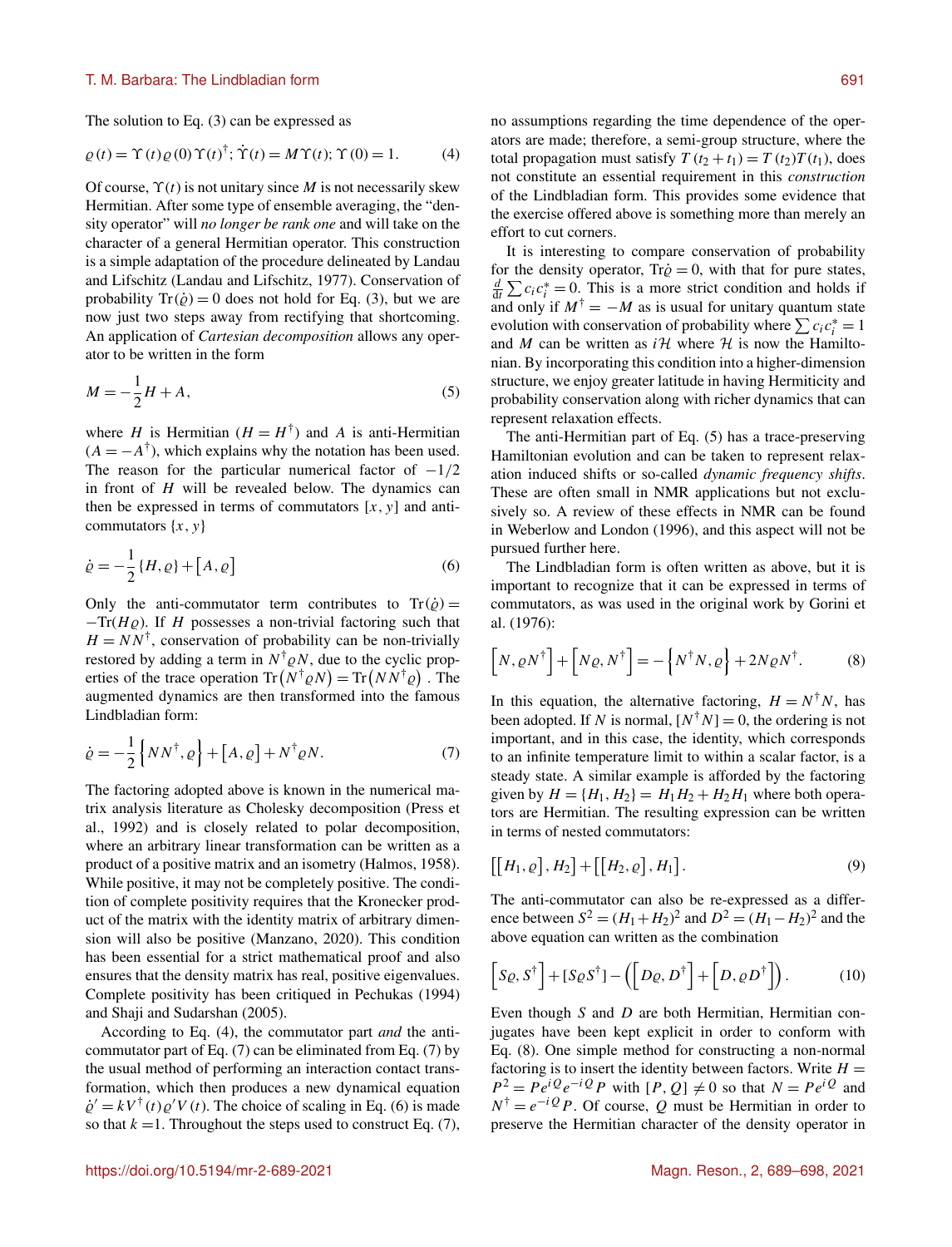Eq. (7). Non-normal expansions are also generated quite naturally when spectral decomposition is employed. That procedure will be treated in the next section when the operator expansions of Bloch and Hubbard are discussed.

While a non-trivial factoring excludes the identity matrix as a sole factor, the identity operator itself can often be factored. If  $H = 1 = RR$  the Lindbladian is now the traditional expression used for the description of intramolecular exchange processes in NMR (Alexander, 1962a)

$$
k(R\varrho R - \varrho). \tag{11}
$$

In Eq.  $(11)$ , the constant k is now used to denote the rate of exchange. The case of *intermolecular* exchange is considerably more complicated, and it is generally nonlinear, unless high temperatures and small deviations from equilibrium hold forth (Alexander, 1962b). It is worth pointing out here that in the literature on the Lindbladian form the  $N$  operators used are often referred to as "jump operators" (Manzano, 2020).

The use of Cartesian decomposition in Eq. (5) is not actually necessary. If  $M$  can be factored, for example, as the product  $AB^{\dagger}$ , one can directly write down

$$
\dot{\varrho} = AB^{\dagger} \varrho + \varrho BA^{\dagger} - A^{\dagger} \varrho B - B^{\dagger} \varrho A \tag{12}
$$

or

$$
\dot{\varrho} = -\left\{ \left[ B^{\dagger} \varrho, A \right] + \left[ A^{\dagger}, \varrho B \right] \right\}.
$$
 (13)

This non-Hermitian mixed form is useful when comparing Lindbladian expressions with the early relaxation theories of Bloch and Hubbard. In these, the use of spherical tensor operators can obscure the Hermitian character of certain expressions and also produce expressions that at first blush do not appear to be strictly Lindbladian.

Given that there are  $n^2 - 1$  independent operators excluding the identity matrix, we can expect to have a linear combination of Lindbladian forms, with coefficients that are not related in a rank-one fashion, just as with the density operator. These coefficients represent generalized transport parameters.

Whereas this guide to Lindblad should be sufficient for practical purposes, the perspective from a differential approach may not be satisfactory for some readers, perhaps even confusing given the heuristic nature of the construction. Therefore, an outline of the approach from the general solution perspective is offered in the appendix.

The constraints of the Lindbladian form, though powerful, do not provide a complete theory of irreversibility. Other considerations must be brought to bear on the exact manner in which a complicated many-body theory that is fundamentally reversible can be reduced to a simpler, but now apparently irreversible, one. Assumptions of weak coupling between systems (spins and bath) and loss of long timescale correlations as applied to perturbation theory are common elements throughout both modern Lindbladian and the Bloch– Hubbard approaches. Additionally, the need to invoke the secular approximation is paramount to all such approaches, as will be discussed in the next section.

# **3 Bloch–Hubbard relaxation theory and the Lindbladian master equation**

As announced in the introduction, it is not the author's goal to give an in-depth review of the Bloch–Hubbard theory. In particular, Hubbard's exposition is especially clear on most accounts, and those with sufficient interest can directly consult the original publications. Rather, the intention is to provide reasons and the motivation for others to read or revisit these classic works. It is useful to point out here at the outset that many of the mathematical methods used with modern Lindbladian approaches to Markovian systems are exactly those used by Bloch (1957) and Hubbard (1961), and other aspects of this fact will be emphasized in the conclusions. Since the success of the Bloch–Hubbard theory has gone unrecognized for so many years – and has now been brought into the limelight by the work of Bengs and Levitt (2019) – a demonstration of the equivalence can be considered an original contribution to the topic.

We can start with Eq. (100) of Hubbard's excellent review article of Bloch's generalized theory:

$$
R(\sigma) = \sum_{kls} \text{sech}\left(\beta \omega_s^l / 2\right) J_{lk}(\omega_s^l) \left\{ \left[ O\left(-\beta\right) V_s^l O\left(\beta\right) \sigma, V^k \right] - \left[ \sigma O\left(\beta\right) V_s^l O\left(-\beta\right), V^k \right] \right\}.
$$
\n(14)

Here we now adopt the notation used by Hubbard, and the reader should keep this change in mind. Hubbard uses  $\sigma$  to denote the spin density matrix. The  $V_s^l$  operators act on the spin states, and a further description of them will be given shortly, as well as how the frequencies  $\omega_s^l$  are determined by the eigenvalues of the spin Hamiltonian  $E$ . The operator  $O(\beta) = \exp(\frac{\beta E}{2})$  is related to the equilibrium value of the density matrix. Clearly,  $R(\sigma)$  is linear in  $\sigma$ , and as Hubbard points out, it is easy to see that if the density matrix is at equilibrium,  $R(\sigma_{eq}) = 0$ . The commutator form of Hubbard's equation above is very suggestive. It is almost Lindbladian but not quite the same as the canonical form.

The sums in Eq. (14) are over integer steps from  $-n$  to  $+n$  for each index, with different values of n for  $(k, l)$  and s. The indexed operators and frequencies satisfy symmetries for negative and positive values of their indices:

$$
(V_s^l)^{\dagger} = V_{-s}^{-l}; \omega_{-s}^{-l} = -\omega_s^l; V^l = \sum_s V_s^l.
$$
 (15)

In order to manipulate Hubbard's expression, we also need some symmetry properties of the  $J_{kl}(\omega)$ . These index symmetries follow in a straightforward manner from their definitions, which we list for completeness and also adhering to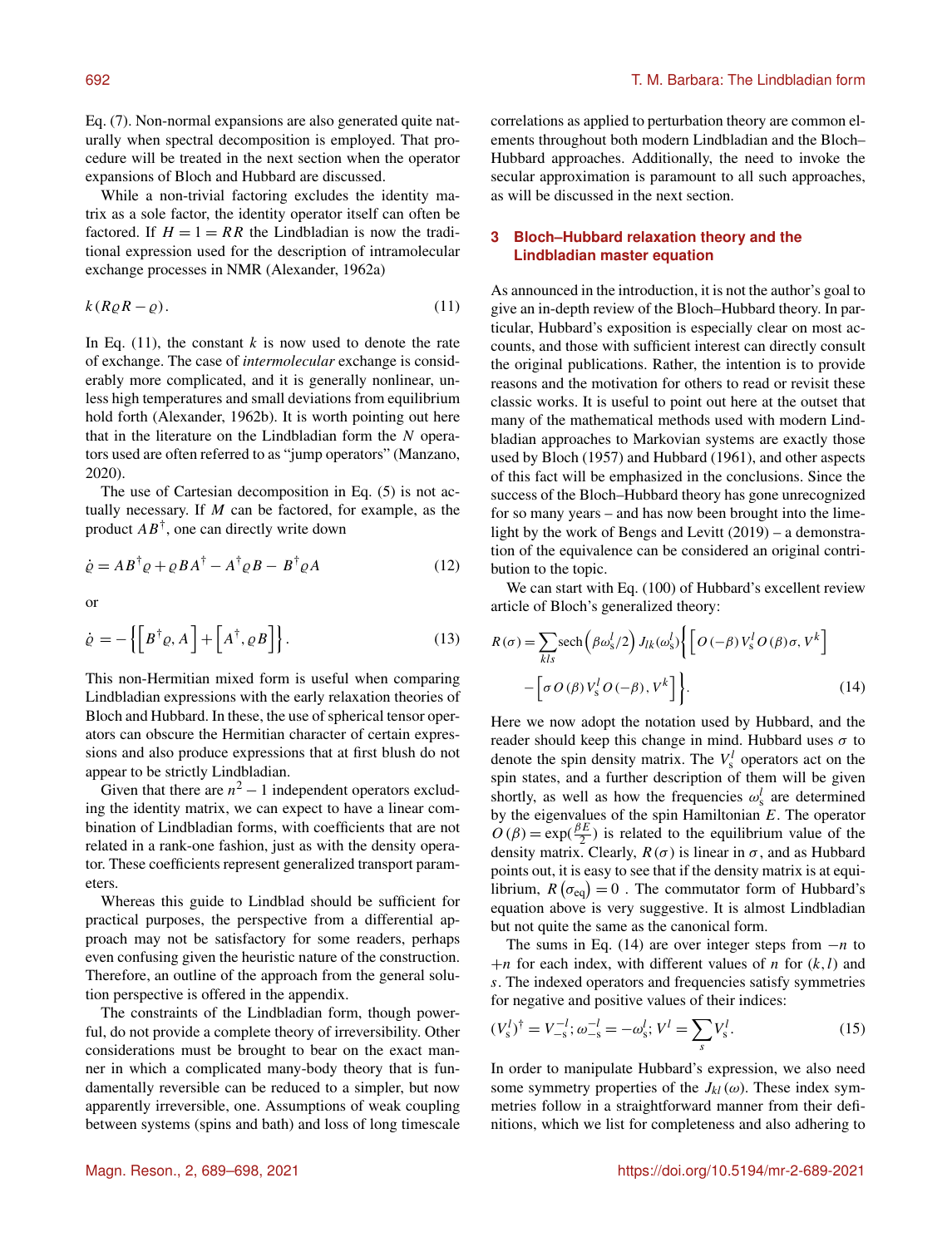# T. M. Barbara: The Lindbladian form 693

Hubbard's original notation:

$$
J_{lk}(\omega) = \frac{1}{2} \int_{-\infty}^{\infty} d\tau C_{lk}(\tau) e^{i\omega \tau},
$$
\n(16)

where

$$
C_{kl}(\tau) = \frac{1}{2} (A_{kl}(\tau) + A_{kl}(-\tau))
$$
\n(17)

and

$$
A_{kl}(\tau) = \text{Tr}_{\text{b}}\left(\rho^T U^k(\tau) U^l\right) = \text{Tr}_{\text{b}}\left(\rho^T U^k U^l(-\tau)\right). \tag{18}
$$

The U operators are bath operators, the  $Tr_b$  is a partial trace over bath degrees of freedom with bath equilibrium density matrix  $\rho^T$ , and the time dependence is that given by propagation by the bath Hamiltonian. The index symmetries for the  $J$ 's are then

$$
J_{kl}(\omega) = J_{lk}(-\omega) = J_{-k-l}^{*}(-\omega).
$$
 (19)

We can now re-sum Hubbard's expression by way of the substitutions  $l \rightarrow -l$  and  $s \rightarrow -s$  in the first term and  $k \rightarrow -k$ in the second and using

$$
J_{-lk}(\omega_{-1}^{-s}) = J_{l-k}^{*}(-\omega_{-s}^{-l}) = J_{l-k}^{*}(\omega_{s}^{l}).
$$
\n(20)

The commutators in Eq. (14) are then transformed into

$$
\[X^{\dagger} \sigma, V^k\] + \left[ \left(V^k\right)^{\dagger}, \sigma X \right], \tag{21}
$$

where

$$
X = \operatorname{sech}\left(\beta \omega_{s}^{l}/2\right) J_{l-k}\left(\omega_{s}^{l}\right) O\left(\beta\right) V_{s}^{l} O\left(-\beta\right). \tag{22}
$$

We have transformed Hubbard's expression into Lindbladian form of the "non-Hermitian" type as discussed in Sect. 2. In doing so, the ease in demonstrating  $R(\sigma_{eq}) = 0$  has been lost but can be restored by combining it with the alternative choice of substitutions  $k \to -k$  in the first term and  $l \to -l$ and  $s \rightarrow -s$  in the second term and averaging the two results.

Before reducing Eq. (22) further, an explication of Hubbard's operators is needed. As is common in NMR, the interaction of spin and lattice degrees of freedom are decomposed into products and indexed in the same manner as Hubbard employs. Hermiticity is enforced by stipulating that operators with indices of opposite sign are Hermitian conjugate to each other. The standard spherical tensor operators of rank L and projection m are of this type, and while Hubbard does not explicitly indicate this until examples are offered at the end of his article, his  $V^k$  operators are basically spherical tensors, where Hubbard uses  $k$  to denote the projection index  $m$  and suppresses the rank index  $L$ . Likewise, Hubbard is not very explicit regarding his  $V_s^l$  operators. He gives their desired properties but not much on a *general* method for their construction. The key idea is that of spectral decomposition (Halmos, 1958), which produces an operator expansion whose coefficients are the eigenvalues of the operator. For the Hamiltonian  $E$  we have

$$
E = \sum_{i} \omega_i E_i,\tag{23}
$$

where  $\omega_i$  represents the eigenvalues of E, and the  $E_i$  represents projection operators with the properties

$$
E_i E_j = \delta_{ij} E_j; \text{Tr}(E_i E_j) = \delta_{ij}; \sum_i E_i = 1.
$$
 (24)

There are a number of methods for constructing the projectors. Perhaps the most straightforward is to use the unitary operator,  $U$ , which brings the operator  $E$  to diagonal form. With  $U$  at hand we have

$$
E_i = U X^{ii} U^{\dagger}.
$$
 (25)

The fundamental basis matrices have elements  $(X^{ij})_{\alpha\beta} =$  $\delta_{i\alpha}\delta_{j\beta}$ . A family of matrices can now be constructed from a starting operator V which will be "eigen-operators" of the Hamiltonian propagator:

$$
[E, E_i VE_j] = (\omega_i - \omega_j) E_i VE_j, \qquad (26)
$$

$$
e^{iEt}E_iVE_je^{-iEt} = e^{i(\omega_i - \omega_j)t}E_iVE_j.
$$
 (27)

When the V matrices are defined in the eigenbasis of  $E$ , this result is almost trivial, for in that case

$$
(e^{iEt}Ve^{-iEt})_{ij} = e^{i(\omega_i - \omega_j)t}V_{ij}.
$$
\n(28)

Even so, the use of projectors allows one to avoid writing out explicit matrix elements. Lexigraphical ordering of these  $(i, j)$  index pairs can be adopted and assigned to indices that range from negative to positive integers or odd half integers to obtain Hubbard's  $V_s^l$  and his frequencies  $\omega_s^l$ . The original mathematical lemmas and theorems of Gorini et al. (1976) heavily rely on the use of spectral decomposition. Redfield's notation adopts the use of explicit matrix elements, and this perhaps is another of the reasons for the popularity of his equations. Bengs and Levitt (2019) commence their own analysis by adopting an eigenbasis for  $E$  as with Eq. (28). We can now also tie spectral decomposition to the factoring problem of the previous section. If  $H$  is a positive operator, we can apply Eq.  $(23)$  to decompose H into a sum

$$
H = \sum_{k} N_k N_k^{\dagger},\tag{29}
$$

where the operators can be written in terms of the unitary operator  $T$  which diagonalizes  $H$  with positive eigenvalues  $λ_k$  as

$$
N_k = \sqrt{\lambda_k} T \, X^{kk}.\tag{30}
$$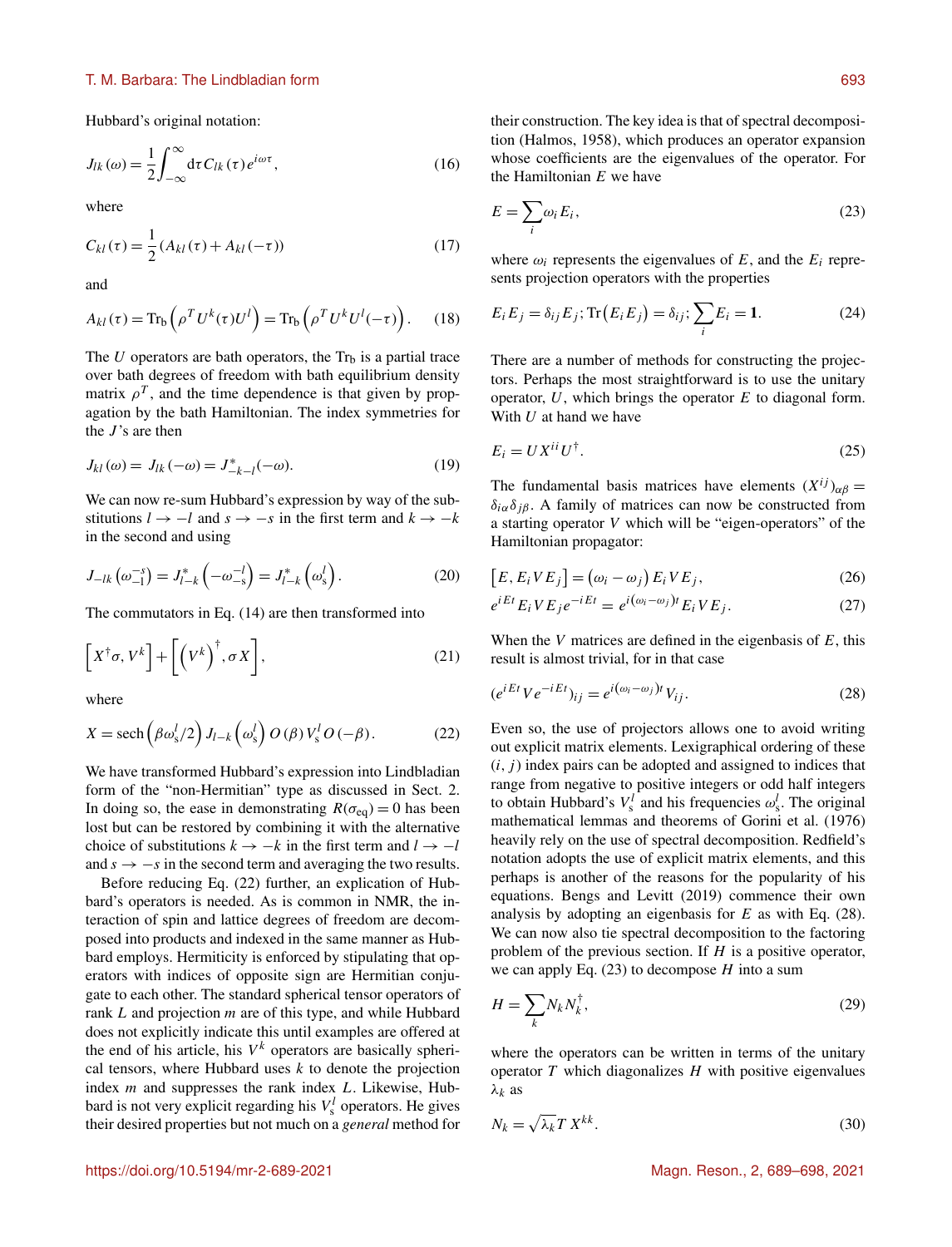Returning to Hubbard's relaxation expression, one can use the properties of the  $V_s^l$  to evaluate the effects of the operator  $O(\beta)$  on  $V_s^l$  by employing Eq. (27) with  $\beta$  replacing *it*. We can also expand  $V^k$  in terms of  $V^l_s$ . Finally, we invoke the secular approximation, where rapidly oscillating terms, generated by the evolution of  $E$ , are dropped. If the Zeeman energy is dominant, the spectral decomposition is not needed, since the spherical tensor operators are already eigen-operators. A single sum over the  $V<sup>l</sup>$  terms remains. Otherwise, one needs sums over both  $l$  and  $s$ :

$$
R(\sigma) = \sum_{ls} e^{\frac{\beta \omega_s^l}{2}} J_{l-l}(\omega_s^l) \text{sech}\left(\beta \omega_s^l/2\right)
$$

$$
\left\{ \left[ (V_s^l)^\dagger \sigma, V_s^l \right] - \left[ \sigma V_s^l, (V_s^l)^\dagger \right] \right\}.
$$
(31)

The double sum in Eq. (31) is useful in zero field. We have now fully reduced Hubbard to Lindbladian form and essentially reproduced the main result obtained by Bengs and Levitt (2019) by way of the Lindbladian formalism. One small difference is Hubbard's use of the thermal symmetrizing factor given by the hyperbolic secant function. If so desired, this can be removed as illustrated in Hubbard's paper. It is also imperative to emphasize the importance of the secular approximation in obtaining the Lindbladian form. Without this step, relaxation in the rotating frame will be time dependent, with very different and perhaps even unphysical dynamics. This same approximation is required in a Lindbladian approach, which is often referred to as the "rotatingwave" approximation (Manzano, 2020).

While very compact, the presence of a finite temperature steady state is definitely obscure. From Eq. (31) directly, the only apparent recourse is to expand the dynamics in a complete set of basis matrices and search for one or more zero eigenvalues. Such a procedure is illustrated in an example with a simple two-dimensional density matrix dynamics in Manzano (2020) where eigenvalues are easily computed. This is in contrast to Hubbard's original expression, Eq. (14), where the steady state is clearly recognizable, even for arbitrarily large dimensions. Alternatively, we can invoke the secular approximation directly to Eq. (14), and we can enjoy a compromise where one retains the clear presence of the steady state. Hubbard (1961) teaches us how to retain explicit information on the fixed-point density matrix. However, this seems to be possible only when dynamic frequency shifts can be ignored.

One should also appreciate that a homogeneous system which possess a zero eigenvalue is closely related to an inhomogeneous system. The procedure of homogenizing an inhomogeneous system by incorporating the inhomogeneous vector into equations with an additional dimension, which is invariant with an eigenvalue of zero, has been employed in a Bloch equation analysis of spin echoes (Bain et al., 2011), steady state precession (Nazarova and Hemminga, 2004), and relaxation (Levitt and Di Bari, 1992). Going in the opposite direction can be considerably more difficult.

### **4 Bloch and Hubbard and rotating-frame relaxation**

We now take a side turn to another aspect of the pioneering work of Bloch (1957) and Hubbard (1961), which also has largely gone unrecognized in the NMR literature. As explained in the introduction, the author was recently reacquainted with these aspects in an effort to go beyond a Bloch equation picture with only  $R_1$  and  $R_2$  for spin locks and adiabatic sweeps in the presence of exchange (Barbara, 2016). Both examples illustrate the use of the high-temperature weak-ordering situation that occurs when the full theory contained in Eq. (31) is reduced to the appropriate limit for those circumstances. These applications do not require the Lindbladian form. Nevertheless, it strikes the author as a wasted opportunity to not mention the treatment of rotating-frame relaxation by Bloch and Hubbard and therefore reintroduce these two results to 21st century NMR scientists.

At the end of Bloch's paper, he applies his theory to relaxation in the presence of an RF (radiofrequency) field. For a rank-one tensor interaction, such as the fluctuating field relaxation mechanism, he derives a set of generalized Bloch equations in the *rotating frame:*

$$
\begin{pmatrix}\n\dot{M}_x \\
\dot{M}_y \\
\dot{M}_z\n\end{pmatrix} + \begin{pmatrix}\nA_x & -\Omega \cos(\theta) & a_x \\
\Omega \sin(\theta) & A_y & -\Omega \sin(\theta) \\
a_z & \Omega \sin(\theta) & A_z\n\end{pmatrix}
$$
\n
$$
\begin{pmatrix}\nM_x \\
M_y \\
M_z\n\end{pmatrix} = \begin{pmatrix}\nc_x \\
0 \\
c_z\n\end{pmatrix}.
$$
\n(32)

When the Rabi frequency,  $\Omega \sin(\theta)$ , is much smaller than the Larmor frequency,  $\omega_0$  – but still comparable to the resonance offset,  $\Omega \cos(\theta)$  – we have  $a_7 = c_x = 0$ . At high temperature,  $c_z = R_1 M_0$  as usual. In terms of the spectral densities,  $J_n(\omega)$ , the relaxation parameters are given by the equations

$$
A_x = A_y = J_1(\omega_0) + J_0(\Omega) + (J_0(0) - J_0(\Omega))\cos^2(\theta)
$$
 (33)

$$
A_z = 2J_1(\omega_0) \tag{34}
$$

$$
a_x = -(J_0(0) - J_0(\Omega))\sin(\theta)\cos(\theta). \tag{35}
$$

In the absence of an RF field,  $\theta = 0$ , and  $A_x$  and  $A_z$  are  $R_2$ and  $R_1$  respectively. Note that  $a_x$  is generally not zero if the locking field is off resonance.

It is not always appreciated that the usual formulas for rotating-frame relaxation are those for the case when the locking field, whose magnitude is given by  $\Omega$ , is much larger that the relaxation rates. In that situation, a first-order perturbation is applicable (Barbara, 2016). If the transformation, denoted by  $V$ , diagonalizes the Bloch equations without relaxation, the first-order contribution from the relaxation matrix elements is given by the diagonal elements of  $V^{-1}RV$ ,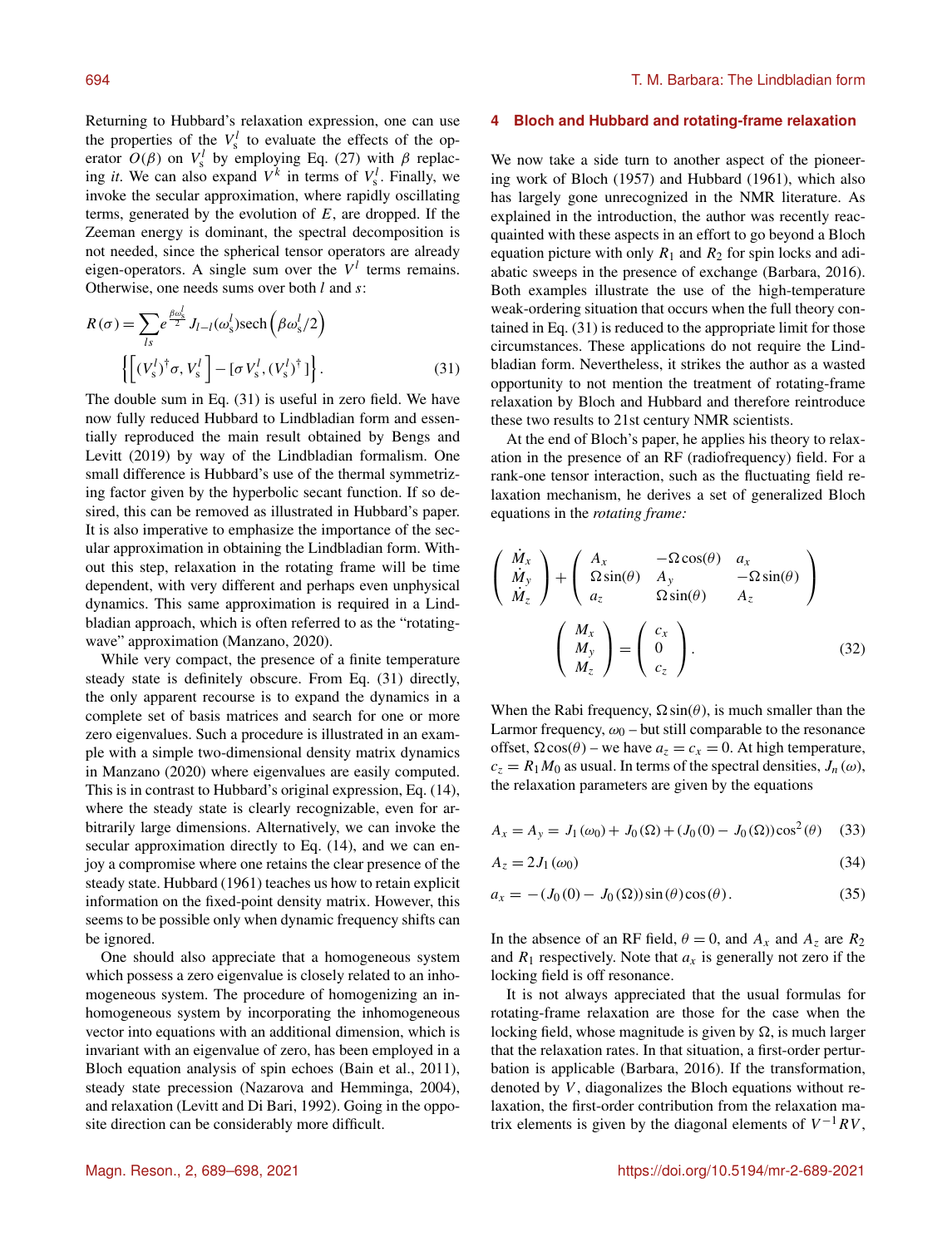which are then rotating-frame relaxation rate constants:

$$
\rho_1 = R_1 \cos^2(\theta) + (R_2 - (J_0(0) - J_0(\Omega))) \sin^2(\theta), \qquad (36)
$$
  

$$
\rho_2 = \frac{1}{2} R_2
$$

$$
\rho_2 = \frac{1}{2} R_2
$$
  
 
$$
+ \frac{1}{2} (R_2 \cos^2(\theta) + (R_1 + J_0(\Omega) - J_0(0)) \sin^2(\theta)). \quad (37)
$$

When the low frequency terms are collected, one obtains expressions that reproduce those for chemical shift exchange, as usually derived from an analysis of exchange perturbation in the limit of fast exchange using the Bloch–McConnell equations (Barbara, 2016; Abergel and Palmer, 2003). This result is often attributed to Wennerstrom (1972). The theory was already presented in Bloch's paper in 1957. Uncorrelated local fields for two spin  $1/2$  systems is an important mechanism for spin isomer conversion, as discussed in Bengs and Levitt (2019).

Bloch (1957) presents other applications to his formalism that are of interest. These applications offer an excellent catalytic motivation for going through many of his notational details.

After his own exposition and refinement of Bloch's theory, Hubbard also gives an application to rotating-frame relaxation and ups the ante by considering second rank, dipole– dipole relaxation mechanisms. Hubbard (1961) obtains equations for the magnetization dynamics similar to Eq. (32), with off-diagonal relaxation elements. After taking the first-order contribution, the rotating-frame spin–lattice rate constant is given by

$$
\rho_1 = R_1 \cos^2(\theta) + R_2 \sin^2(\theta) \n-6\sin^2(\theta) \left\{ -J_0(0) + \cos^2(\theta) J_0(\Omega) + \sin^2(\theta) J_0(2\Omega) \right\}.
$$
\n(38)

In terms of the spectral densities,  $R_1$  and  $R_2$  are

$$
R_1 = 4(J_1(\omega_0) + 4J_2(2\omega_0)),
$$
\n(39)

$$
R_2 = 6J_0(0) + 10J_1(\omega_0) + 4J_2(2\omega_0). \tag{40}
$$

This result was produced in very different notation in Blicharski (1972). Unfortunately, in that work, the various contributions are gathered together in such a manner as to obscure the origin of and the relationship between each. The reader should keep in mind that for both examples, details regarding scale factors of the spectral densities have been suppressed. These can be added according to the specific needs of their application, be it dipolar, quadrupolar, fluctuating field, or chemical shift exchange.

## **5 Comments and conclusions**

Given the maturity of the topic of relaxation in magnetic resonance, it is not often that a surprise is forthcoming. Many modern treatments, that are very application oriented, reflect this maturity. For example, the extensive overview offered by Kowalewski and Maler (Kowalewski and Maler, 2006) details many of the modern applications. Bloch is not listed in the index, and Hubbard is indexed only in the context of work he did on rotational diffusion applications and the calculation of correlation functions, even though Hubbard's review article is cited in the chapter titled "Redfield Relaxation Theory". In Redfield's later effort, which appeared as a chapter in *Advances in Magnetic Resonance* (Redfield, 1965), Redfield acknowledges the influence of Bloch and offers his own equations that account for relaxation at finite temperatures while only citing Hubbard's review article in passing. Redfield makes no effort to demonstrate or expound on the relationship between his expression and Bloch's or Hubbard's. A glance at Redfield's Eq. (3.15) in Redfield (1965) induces one to question in what way his result is also Lindbladian, for the expression is very different than Hubbard's equation Eq. (100). The factoring of the spectral densities that Hubbard achieves does not rely on the secular approximation. Nonetheless, a careful study reveals that Redfield's equation is also a mixed Lindbladian type, similar to Eq. (21)–(22). Here one can fully appreciate the power of using spectral decomposition to factor out the spectral densities and in doing so produce an expansion in non-Hermitian operators. Redfield's 1965 result, which *is based on a Hermitian operator expansion* and looks nothing like a Lindbladian, is nonetheless as serviceable as Hubbard's.

Approaches to NMR relaxation theory have changed over its history. In the work of Bloch, Redfield, and Hubbard, extensive manipulations are carried out at the level of secondorder perturbation theory for the *solutions* to the interaction representation density matrix. At the end of this effort, a finite time step expression is produced, which is argued to be basically the solution to a given differential equation. However, already in the same year that Hubbard's review article appeared in print, Abragam took the alternative approach by directly iterating the differential equation in his treatment of relaxation (Abragam, 1983). This is now the usual practice and is the path taken, for example, by Goldman in his review of NMR relaxation theory (Goldman, 2001), who offers his own treatment of a finite temperature relaxation theory therein and also uses spectral decomposition for that case. This same iteration approach is also adopted by recent expositions using the Lindbladian formalism and weak collision, Markovian bath dynamics, and the secular approximation. Again, a good illustration of this is given in Manzano (2020). As mentioned earlier, a study of that overview reveals that many of the same tools, e.g., use of Hamiltonian projection operators to obtain eigen-matrices, as used by Bloch (1957) and Hubbard (1961), are also brought to bear in the same manner. The historical overview mentioned in Sect. 2 (Chruscinski and Pascazio, 2017) also outlines other open quantum system efforts made by various researchers, and there is a strong enough similarity to suspect that these have redis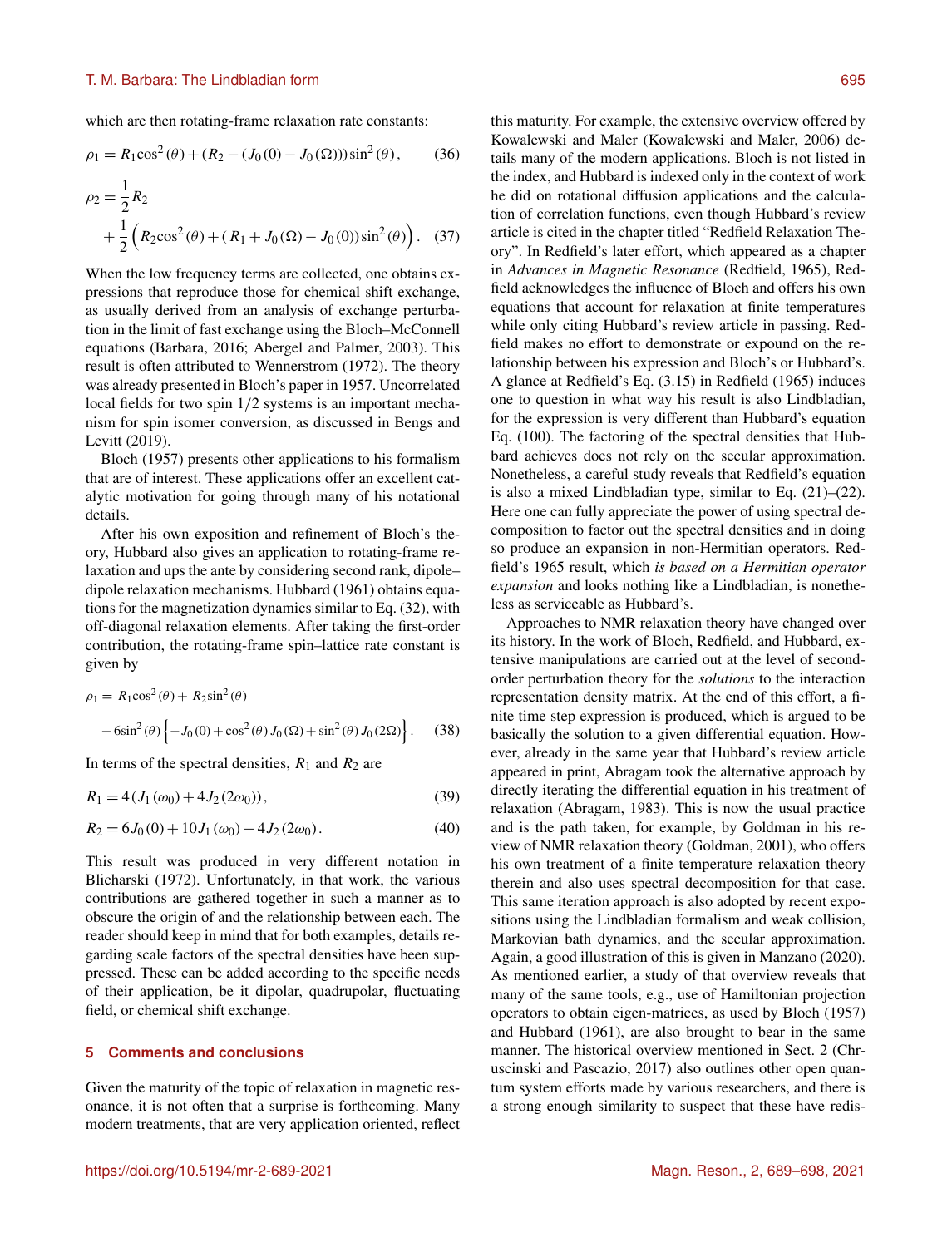covered the main results of Bloch and Hubbard, as well as having anticipated the Lindbladian form.

It is possible to make the argument that NMR theory needs to modernize, in keeping with new approaches that appear to have a more firm foundation in quantum theory. The author is reminded of a classic collection of essays (Peierls, 1979) with the surprise here, that these new methods can find their own perfect reflection in the best work of the old masters.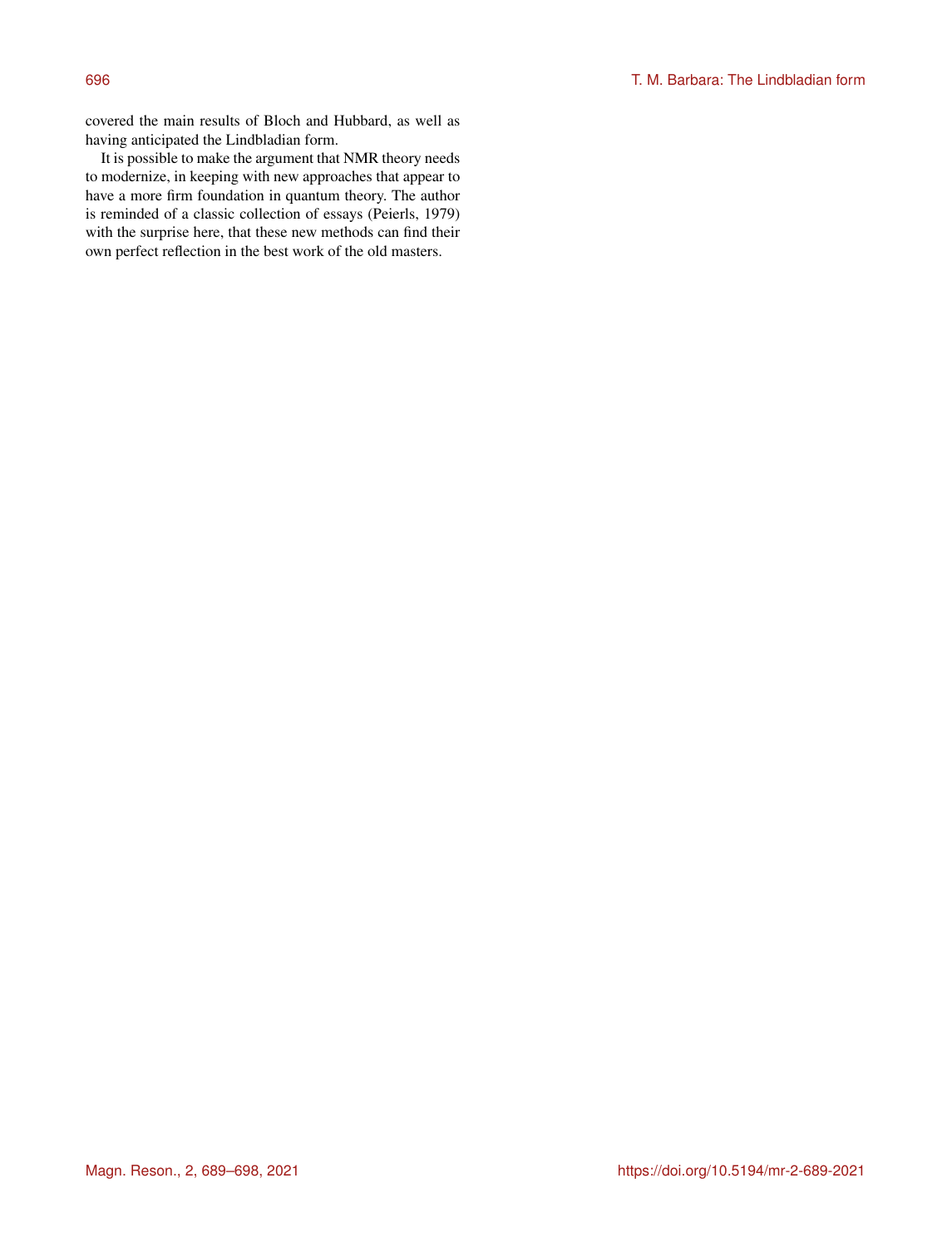# **Appendix A: Some elaborations on Lindblad and Sect. 2**

In this appendix, an outline of further aspects of the Lindbladian form is offered. It is self-contained and does not invoke the various mathematical theorems often used as a starting point (Manzano, 2020).

The most general linear transformation for a matrix, in particular the density matrix, can be written in the form

$$
\rho' = \sum_{\alpha\beta\alpha'\beta'} C_{\alpha\beta\alpha'\beta'} X^{\alpha\beta} \rho X^{\alpha'\beta'}, \tag{A1}
$$

where the  $X^{\alpha\beta}$  represents the fundamental basis matrices defined in Sect. 3. Rather than derive this equation, one can grasp that it is correct by reducing it to component form

$$
\rho_{ij}' = \sum_{\beta \alpha'} C_{i\beta \alpha' j} \rho_{\beta \alpha'}.
$$
\n(A2)

Here, one recognizes the Redfield notation but with slightly rearranged indices. Introducing a complete set of Hermitian matrices  $O_k$  provides for a more compact expression where now

$$
\rho' = \sum_{kk'} G_{kk'} O_k \rho O_{k'}.
$$
\n(A3)

If the transformation preserves the Hermitian character of the density matrix, G is Hermitian in the k indices  $G_{kk'} = G_{k'k}^*$ . If the trace is also invariant, we have

$$
\sum_{kk'} G_{kk'} O_{k'} O_k = 1.
$$
\n(A4)

This is all we need to obtain a difference equation in  $\rho' - \rho$ and obtain the Lindbladian form. However this is not usually the way the problem is approached (Manzano, 2020). Instead the starting point is from the "Kraus form", which is obtained by assuming that the matrix  $G$  is positive. Being positive, one can factor  $G$  in the same manner illustrated in Sect. 3 via the spectral decomposition for  $H$ . This then allows summations over the  $k$  indices to produce the Kraus operators for the transformation. The one remaining index is over the eigenvalue index. This is basically going a step too far, and it is more direct to start from Eq. (A3). The required subtraction can be implemented by substituting Eq. (A4) for the identity in a symmetrical manner:

$$
\rho' - \rho = \sum_{kk'} G_{kk'} O_{k}\rho O_{k'} - \frac{1}{2} (\rho \mathbf{1} + \mathbf{1}\rho).
$$
 (A5)

To complete the process, one now extracts those terms in the operator expansion that involves the identity operator, which we ascribe to the zero index  $O_0 = 1$ . It is a simple matter to see that these can be collected into the expression

$$
\sum_{k} \frac{1}{2i} \left( G_{k0} - G_{k0}^* \right) i \left[ O_k, \rho \right]. \tag{A6}
$$

This represents the part of the transformation generated by a commutator. The remaining part, where the sums now exclude the identity matrix, is now of the Lindbladian form

$$
\rho' - \rho = \sum_{kk'} G_{kk'} \bigg[ O_k \rho O_{k'} - \frac{1}{2} \{ \rho, O_{k'} O_k \} \bigg].
$$
 (A7)

One can then use the positivity of  $G$  to factor this expression into non-Hermitian operators. In this way one can see that the approaches from the generalized differential equation and the one based on the general solution are equivalent.